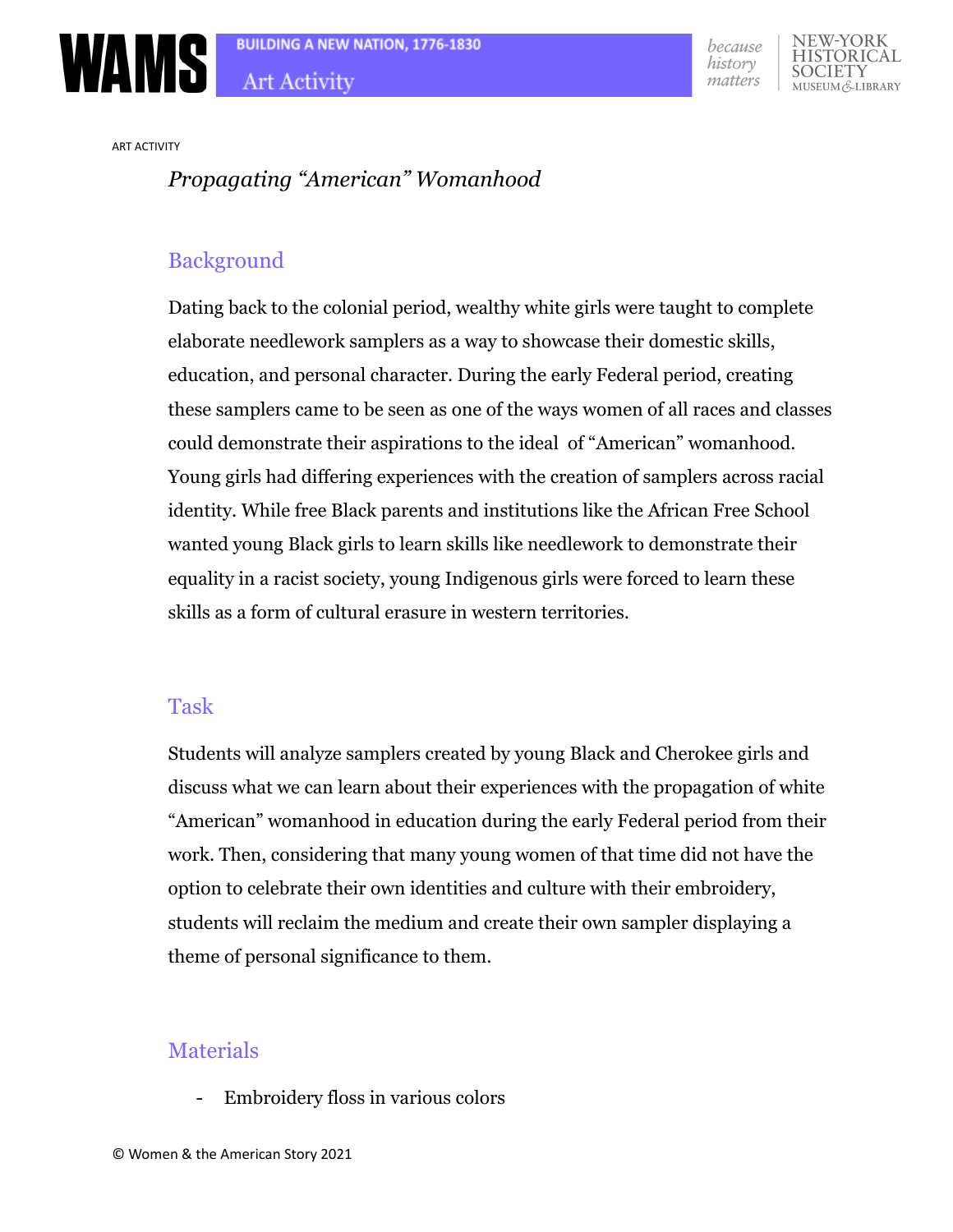

### **Art Activity**





- Embroidery needles
- Embroidery hoops
- Evenweave fabric
- **Scissors**
- Graph paper
- Pencils

# Art Vocabulary

- **backstitch:** A stitch made by doubling the thread back on part of the previous stitch to form a solid line of stitching on both sides of the fabric.
- **cross stitch:** A stitch in which pairs of diagonal stitches of the same length cross each other in the middle to form an X.
- **embroidery:** The art or process of forming decorative designs with hand or machine needlework.
- **sampler:** A decorative piece of needlework typically having letters or verses embroidered on it in various stitches as an example of skill.

### Steps

- Invite students to think about their experiences in school in the 21st century.
	- What kinds of things do you learn in school?
	- Do you ever have the opportunity to celebrate your identity and heritage in school? What does that look like?
	- Can you remember a time you learned about an identity or culture different from your own? What did you learn? What was the experience like?
	- Why is it so important for students to be able to bring their own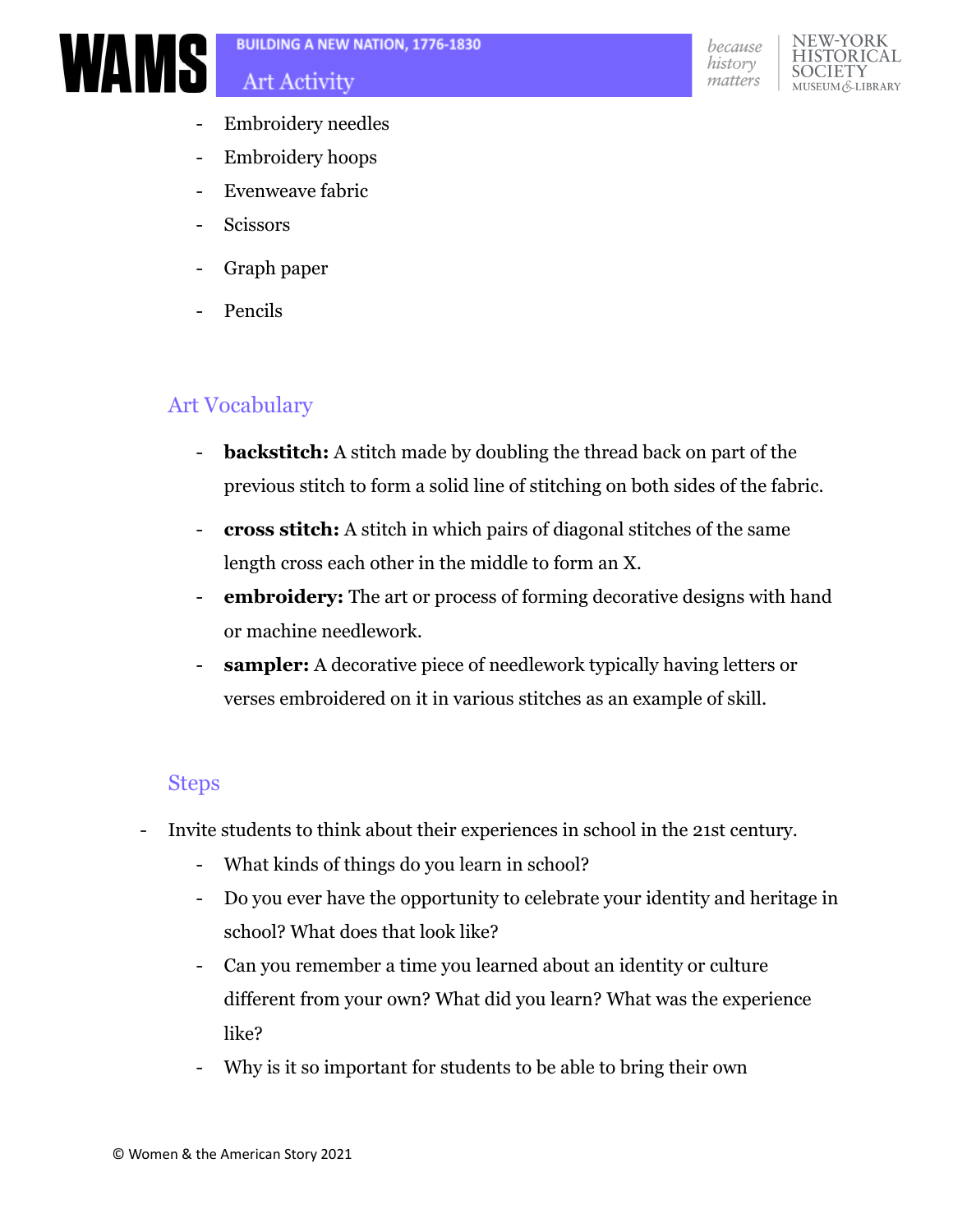IEW-YORK

**IIM & LIBRARY** 

HISTORIC

perspectives and experiences into the classroom?

- Explain to students that during the Federal period school was different than it is today. Not everyone had access to education, and students of different genders were taught different skills and subjects. In some cases education was used to make all students the same, not celebrate their unique cultures and identities.
- First, introduce students to the [sampler](https://wams.nyhistory.org/settler-colonialism-and-revolution/settler-colonialism/symbols-of-accomplishment/) made by Sarah Ann Janeway, a young white girl from the colonial period. Lead an inquiry of the samplers using the line of questioning below.
	- What do you notice about this sampler?
	- What story do these images tell?
	- What might it have been like to create a sampler?
	- What does this sampler say about the person who made it, and the standards of success that were established for wealthy white girls during this time period?
- Next, have students look at the samplers made by Rosena Disery, Nancy Reece, and Ku-To-Yi (also known as Nancy Graves) during the Federal period. Lead an inquiry of the samplers using the line of questioning below.
	- What do you notice about these samplers?
	- What images, designs, and text are included in each one?
	- Based on your observations, what kinds of things were these girls learning in school?
	- Why do you think this continued to be seen as an important skill for young girls to have?
	- How are these samplers similar to the one made by Sarah Ann Janeway? Why were Black and Indigenous girls taught to copy these standards rather than highlight their own cultures and experiences?
	- These samplers ultimately symbolized different things for each of the girls that made them. For young Black girls like Rosena, creating these samplers was a demonstration of equality in a racist society. For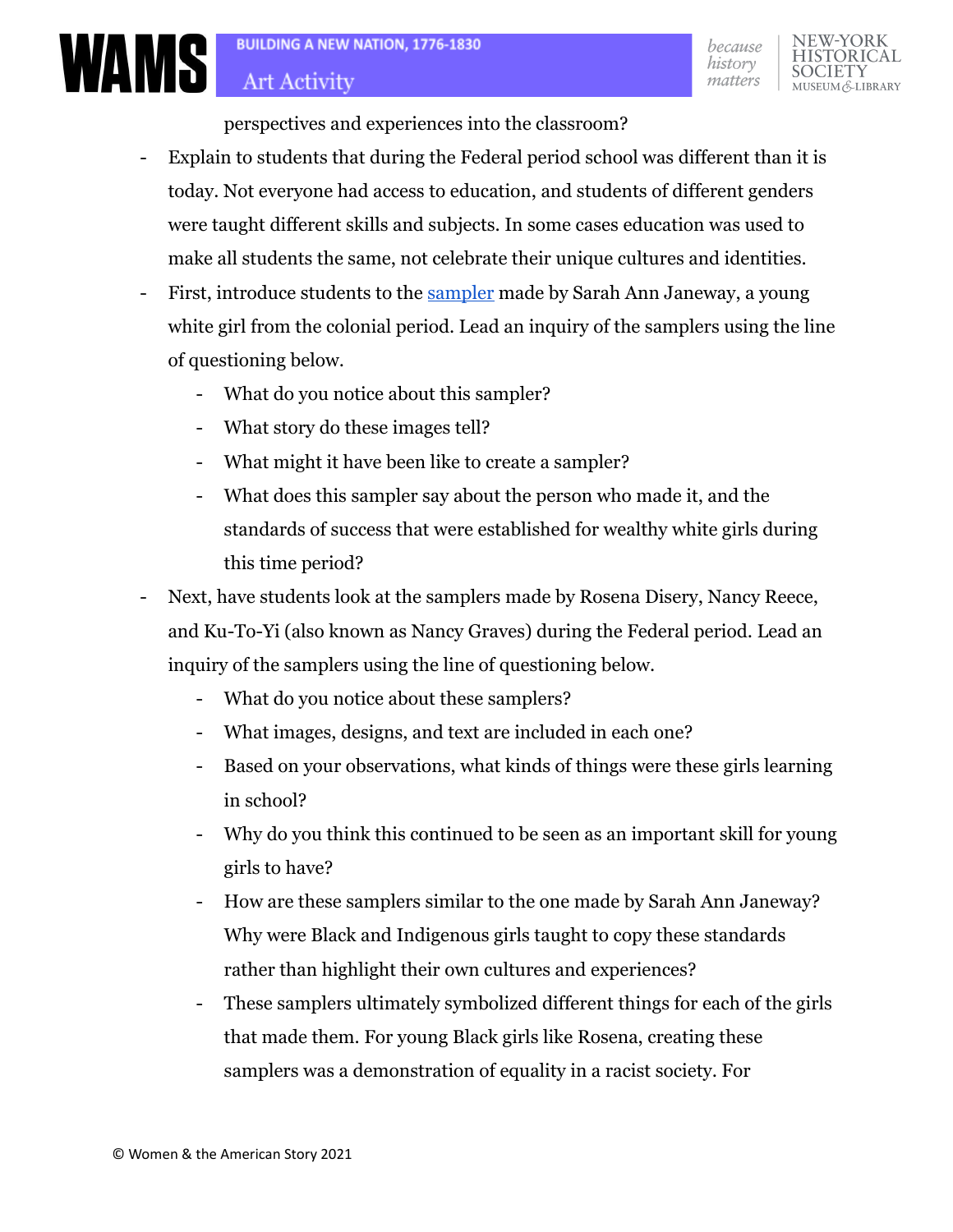**ELIBRARY** 

# **Art Activity**

**WAMS** 

Indigenous girls like Nancy and Ku-To-Yi, the samplers represent the cultural erasure that Indigenous communities faced at the hands of white settlers and missionaries. What evidence do you see of these varying experiences when looking at these samplers?

- What can this tell us about education during this time period?
- Students are now invited to create their own samplers to see what it would have been like to learn this skill as a student in the Federal period. Recognizing that these skills were often taught as a form of assimilation, students will consider how they will instead create a sampler to celebrate their own culture, identity, or interests today.
- First, have students think about what kinds of things were embroidered on the samplers they analyzed. What words, phrases, or designs might they include in their own samplers to convey something of importance to them?
- Pass out graph paper and pencils so that students can plan their designs. The fabric they will be embroidering has holes that form a grid, so they can use the graph paper to help them plan out their stitches. A cross stitch will involve stitching an X across squares to form a tiled pattern, and a back stitch will entail stitching along the lines to create solid lines (see Embroidery Tips below for more info).
- Next, hand out materials. Each student should get an embroidery hoop, a piece of evenweave fabric cut larger than their hoop, a needle, and embroidery floss. Scissors can be shared at each table.
- Have students open their embroidery hoop and stretch the fabric over the smaller inner hoop, then place the larger hoop around the outer edge and tighten the screw on the hoop as they pull their fabric tighter.
- Students can then choose a color of embroidery floss and thread their needle, making a knot at the other end of the floss.
- Once they have threaded their needle, they can begin embroidering. Many samplers of the Federal period would have been made using a cross stitch, but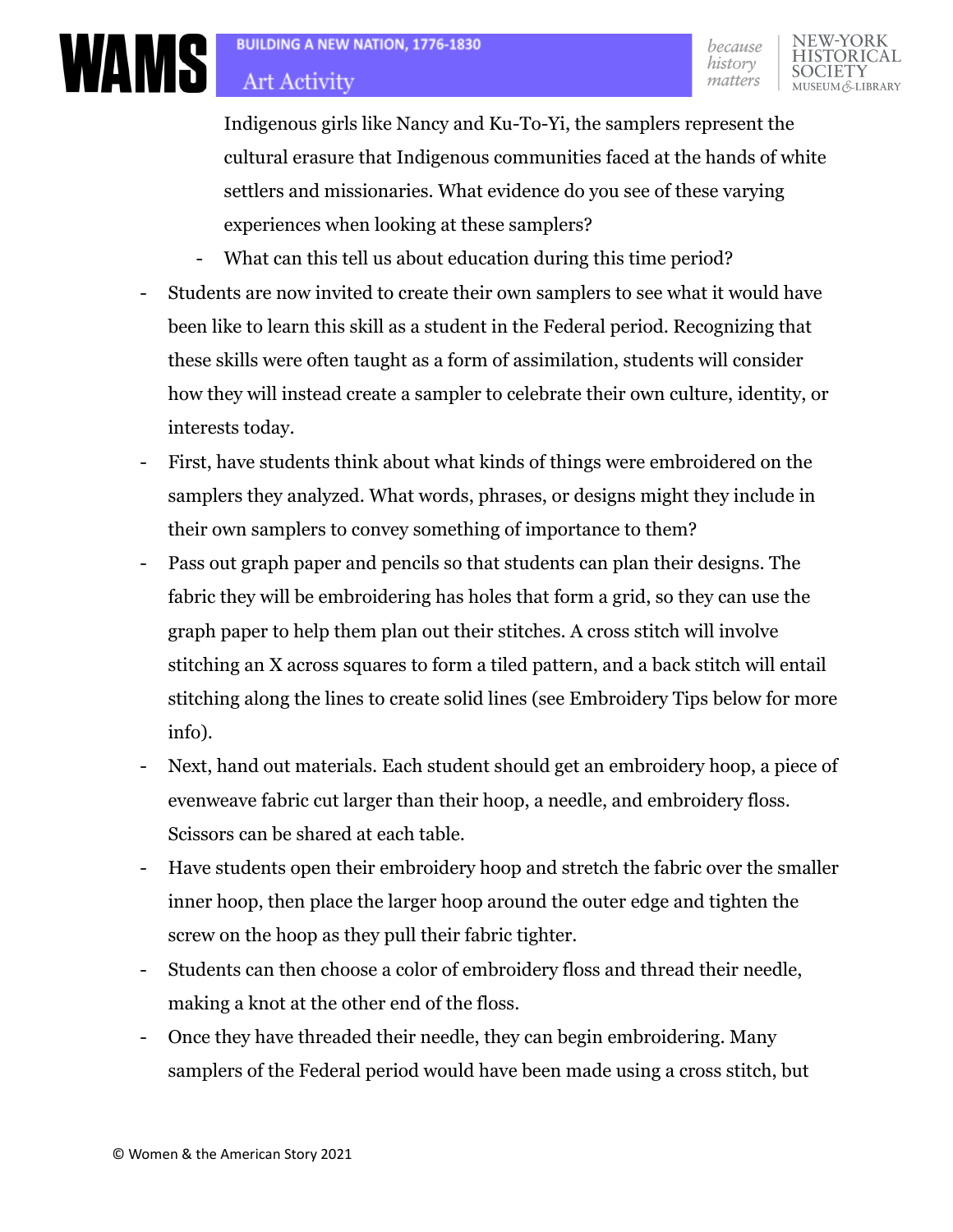students can also use a simpler backstitch to introduce themselves to this new technique. See below for more information on how to make each type of stitch or have students watch this [tutorial video](https://www.youtube.com/watch?v=go89e8xpVYs) of embroidery stitches for beginners. Allow them some time to practice their stitches before they begin their final design.

- Once students have finished their samplers, have them reflect on the following:
	- What was it like to create your own samplers? What was challenging or exciting about this process?
	- What would it be like if embroidery was one of the subjects you studied in school?
	- How did it feel to express yourself and your own identity through this particular medium?
	- What did creating your own samplers teach you about education during the Federal period?
- Extension: Have students study the work of contemporary BIPOC artists who are reaserting non-white ideas and symbols into their work. After studying these artists, students can create another sampler inspired by a modern approach to the medium. Some examples of contemporary embroidery work can be found here:
	- [https://stitchfloral.blogspot.com/2020/06/how-many-black-embroidery](https://stitchfloral.blogspot.com/2020/06/how-many-black-embroidery-artists-do.html)[artists-do.html](https://stitchfloral.blogspot.com/2020/06/how-many-black-embroidery-artists-do.html)
	- <https://mymodernmet.com/yingifts-chinese-embroidery/>
	- [https://www.oprahdaily.com/entertainment/g36980280/hispanic-artists](https://www.oprahdaily.com/entertainment/g36980280/hispanic-artists-on-instagram/) [-on-instagram/](https://www.oprahdaily.com/entertainment/g36980280/hispanic-artists-on-instagram/)
	- [https://www.artsy.net/article/artsy-editorial-11-artists-embroidery-radica](https://www.artsy.net/article/artsy-editorial-11-artists-embroidery-radical-ways) [l-ways](https://www.artsy.net/article/artsy-editorial-11-artists-embroidery-radical-ways)
	- <https://mymodernmet.com/embroidery-artists/>